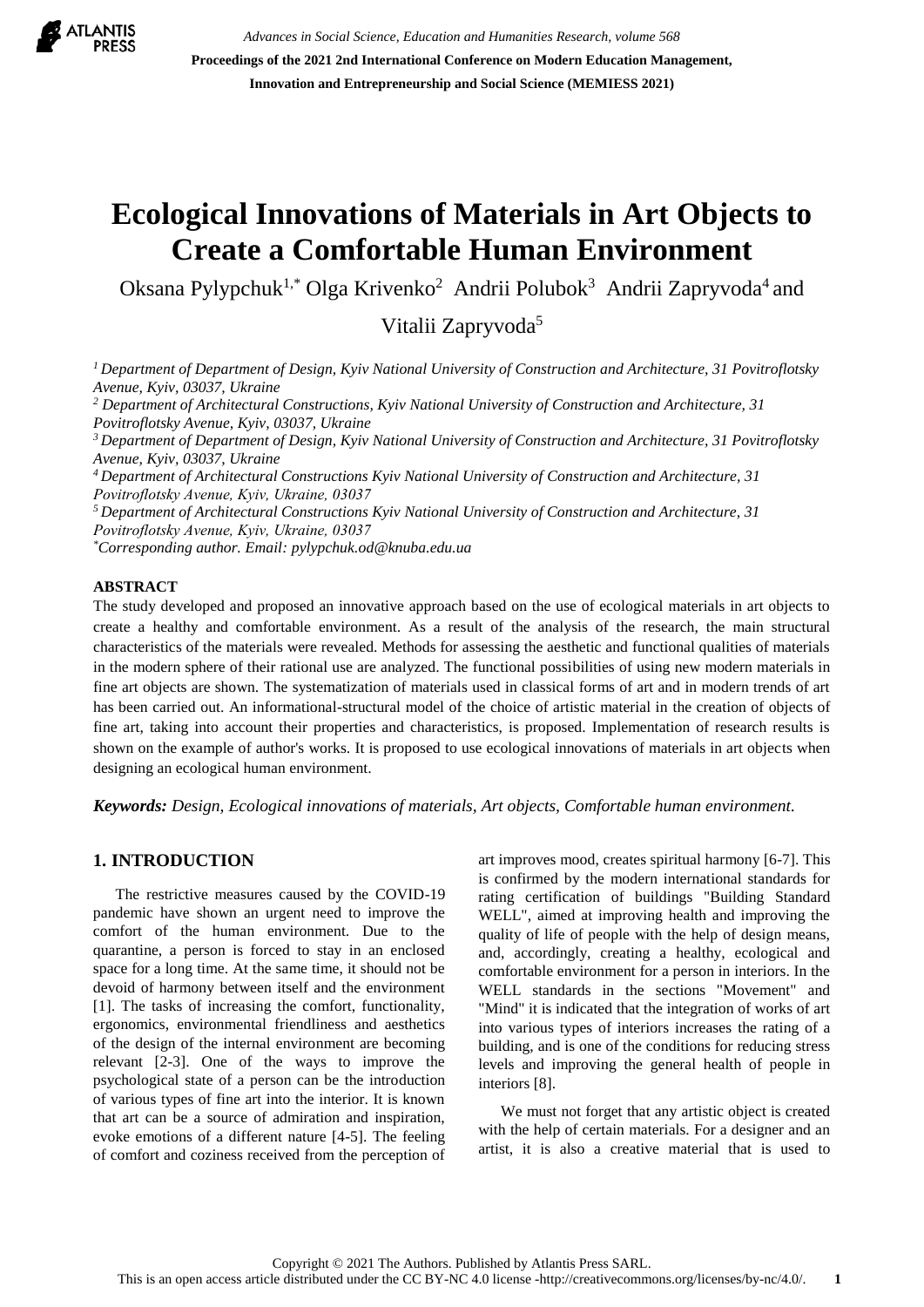embody a creative idea [9, 10]. In addition to the functional specifics, the material is capable of evoking certain associations, an emotional range of a different nature (for example, glossy and shiny material, when perceived, is often associated with positive emotions, and matte and dull often evokes negative emotions).

Based on the foregoing, it is relevant to develop a modern innovative approach to the use of certain artistic materials in various types of fine art, in the design of an ecological interior in order to create the desired aesthetic effect and a comfortable human environment, as well as to achieve a certain psychological and emotional state of the recipient.

## **2. THE MAIN PART OF THE RESEARCH**

## *2.1. Architectonics of Material in Art Objects*

Each material has its own visual characteristics, when due to the texture, texture, color in the given environmental conditions, they produce a different impression on perception. Associated sensations are associated with the material – heat and cold, heaviness and lightness, strength, hardness and softness [11-13]. Also, the material of the surface of the object of art can create a certain optical effect, depending on the coating, quality and processing methods of the material of manufacture [14-15]. Modern science, thanks to the development of new technologies, has created a large number of materials for creativity that are new in their structure, thereby enriching the arsenal of the artistdesigner. Due to the variety of properties of materials, a modern artist is free in their choice to realize its creative idea.

## *2.2. Analysis of New Possibilities of Fine Art in Interior Design Using Innovative Materials*

All materials used in the creation of various works of art differ in their purpose, composition, properties and manufacturability. In general, the term "material" refers to the original item used to make a product [16]. Intensive scientific and technological development opens up wide opportunities for innovation in various spheres of human activity, including in the visual arts, ensuring the development of new materials and technologies for the work of artists and designers.

The expansion of the qualities of the functional capabilities of new modern materials develops and complements the artistic and graphic and decorative properties of objects of fine art [17]. Innovative materials are able to enhance and enrich the artistic possibilities of the fine arts, evoking emotions of a different nature in a person. Thus, the use of new materials in art objects, in addition to the creative principle in solving form, color, tectonics, composition, carries new qualities: environmental safety, innovation, efficiency, versatility. For example, the use of fluorescent paints (self-luminous paints applied to an object of art are able to give off the accumulated light energy, increasing energy efficiency and visibility in the room [11]). Thermochromic paints are capable of changing their color, producing new unexpected effects on perception. Polymers and various types of plastics (carbon composite material consisting of graphite fiber embedded in an epoxy matrix) is a modern highstrength and at the same time lightweight material in its structure, capable of imitating various types and breeds of materials [18]. Acrylic is a type of plastic used in works of art as an alternative to natural material, provides resistance to the microclimate of the interior and time with high environmental friendliness [9]. An innovative way of printing on a 3D printer, the use of nanotechnology to create shapes that are complex in their structure, influenced the emergence of a new direction in the visual arts – nano-art  $[19]$ , (Fig. 1, a-c).





#### Key to *Figure* 1 (a-c):

(a) – sculpture made of synthetic materials in a living space [24];

(b) – decorative architectural forms made using nanotechnology in the space of a modern museum (Shanghai Natural History Museum) [25];

(c) – paintings made with thermochromic paints in the exhibition hall [26].

Thus, innovative materials, when used in fine art objects, provide: 1) versatility – the ability to use to achieve unlimited creative possibilities; 2) multifunctionality – objects of contemporary art can combine several possibilities at once – to be a source of emotional stress, create various associations, solve utilitarian tasks (lighting, heating); 3) manufacturability – due to resistance to external influences, ensure wear resistance, durability;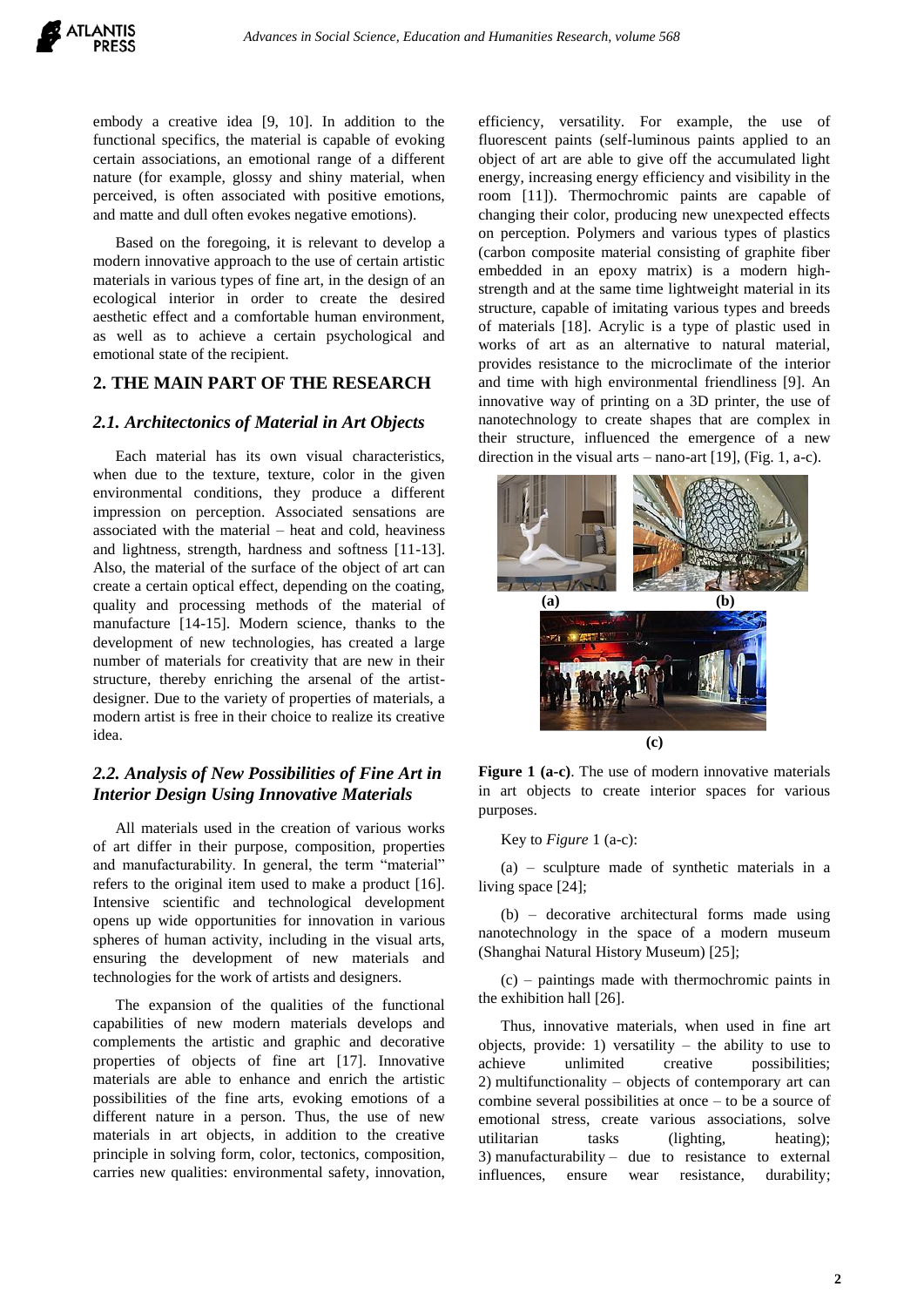

4) environmental friendliness – no toxic or irritating substances, minimum level of radioactive radiation, suitable for reuse, recyclable or can be completely disposed of.

## **3. STRUCTURAL ANALYSIS**

The implementation of the creative idea of artistsdesigners through the use of objects of fine art in interior design depends, among other things, on the surface properties of the material used and the nature of its processing. In the course of the analysis, interdisciplinary studies in various fields were studied, such as psychology of perception, art theory, restoration, chemistry and others [18, 20-23]. Methods for assessing the aesthetic and functional qualities of materials in the modern sphere of their rational use have been analyzed [10, 12, 18, 19]. The study took into account the results of the author's practice in the field of design and the creative experience of creating various objects of fine art [24].

On the basis of theoretical analysis and practical experience, an information-structural model for the choice of artistic material for objects of fine art was developed, taking into account their properties and characteristics. The information-structural model is based on the analysis of the properties of various artistic materials for variant modeling when deciding on the possible emotional component in the perception of a fine art object in interior design.

Based on the fact that various objects of fine art are used in modern design, both traditional classical materials and innovative materials are included in the information-structural model. As a result, the following artistic performance materials were identified:

1. In painting: oil paints; acrylic, tempera, watercolor, gouache; enamel, PVA (polyvinyl acetate) water emulsion, water dispersion, silicate, mineral; encaustics, fluorescent paints and neon materials.

2. In graphics: various types of colored pencils, crayons, felt-tip pens, ink.

3. In sculpture: metal, cement, gypsum, natural stone, natural wood, ceramics (glaze, enamel, terracotta, faience, chamotte, etc.), glass, synthetic materials (various types of plastic and resins).

4. In surface decoration: colored foil (gilding, silvering, patination, etc.), paper (decoupage, papiermâché), for inlay technique, mosaic, collage.

5. Modern technologies used in "Contemporary art": thermochromic paints; nano-solution, polymer paste, organic resins.

The main results are presented in the information-

| Executio                                    |             | Material texture |           |                    | Environmental |         |                               |           |           | Changes in the overall | Ways to form an     |                                                                             |
|---------------------------------------------|-------------|------------------|-----------|--------------------|---------------|---------|-------------------------------|-----------|-----------|------------------------|---------------------|-----------------------------------------------------------------------------|
| n material                                  | and surface |                  |           |                    |               |         |                               |           |           |                        |                     | friendliness and resistancehue and saturation of colorsemotional state from |
|                                             |             |                  |           | of                 |               |         | the material used toover time |           |           |                        | the perception of a |                                                                             |
|                                             |             |                  |           | weather conditions |               |         |                               |           |           |                        | work of art         |                                                                             |
|                                             | matt        | glossy           | semi-matt | sunlight           | humidity      | dryness | temperatur<br>e regime        | safety    | darkens   | does not<br>change     | brightens           |                                                                             |
| <b>Traditional Materials of Classic Art</b> |             |                  |           |                    |               |         |                               |           |           |                        |                     |                                                                             |
| Oil paints                                  |             | $\ddot{}$        | $\ddot{}$ |                    |               |         | +                             |           | $\ddot{}$ |                        | $\ddot{}$           | Tradition, variety in                                                       |
|                                             |             |                  |           |                    |               |         |                               |           |           |                        |                     | the possibilities for the                                                   |
|                                             |             |                  |           |                    |               |         |                               |           |           |                        |                     | depiction of form and the                                                   |
|                                             |             |                  |           |                    |               |         |                               |           |           |                        |                     | transfer of color and tone.                                                 |
|                                             |             |                  |           |                    |               |         |                               |           |           |                        |                     | Feeling of solemnity                                                        |
|                                             |             |                  |           |                    |               |         |                               |           |           |                        |                     | when perceived                                                              |
| Gypsum                                      | $\ddot{}$   | +                | +         | $\ddot{}$          |               | +       | $\ddot{}$                     | $\ddot{}$ | ÷         | +                      |                     | Environmental                                                               |
|                                             |             |                  |           |                    |               |         |                               |           |           |                        |                     | friendliness, plasticity, the                                               |
|                                             |             |                  |           |                    |               |         |                               |           |           |                        |                     | creation of any art forms                                                   |
|                                             |             |                  |           |                    |               |         |                               |           |           |                        |                     | that aesthetically affect                                                   |
|                                             |             |                  |           |                    |               |         |                               |           |           |                        |                     | perception                                                                  |

**Table 1.** Information-structural model of decision-making in the use of fine art materials in the interior space (fragment)

choice of material regarding the creative concept, execution technique, functional tasks, as well as the structural model, a fragment of which see in Table 1.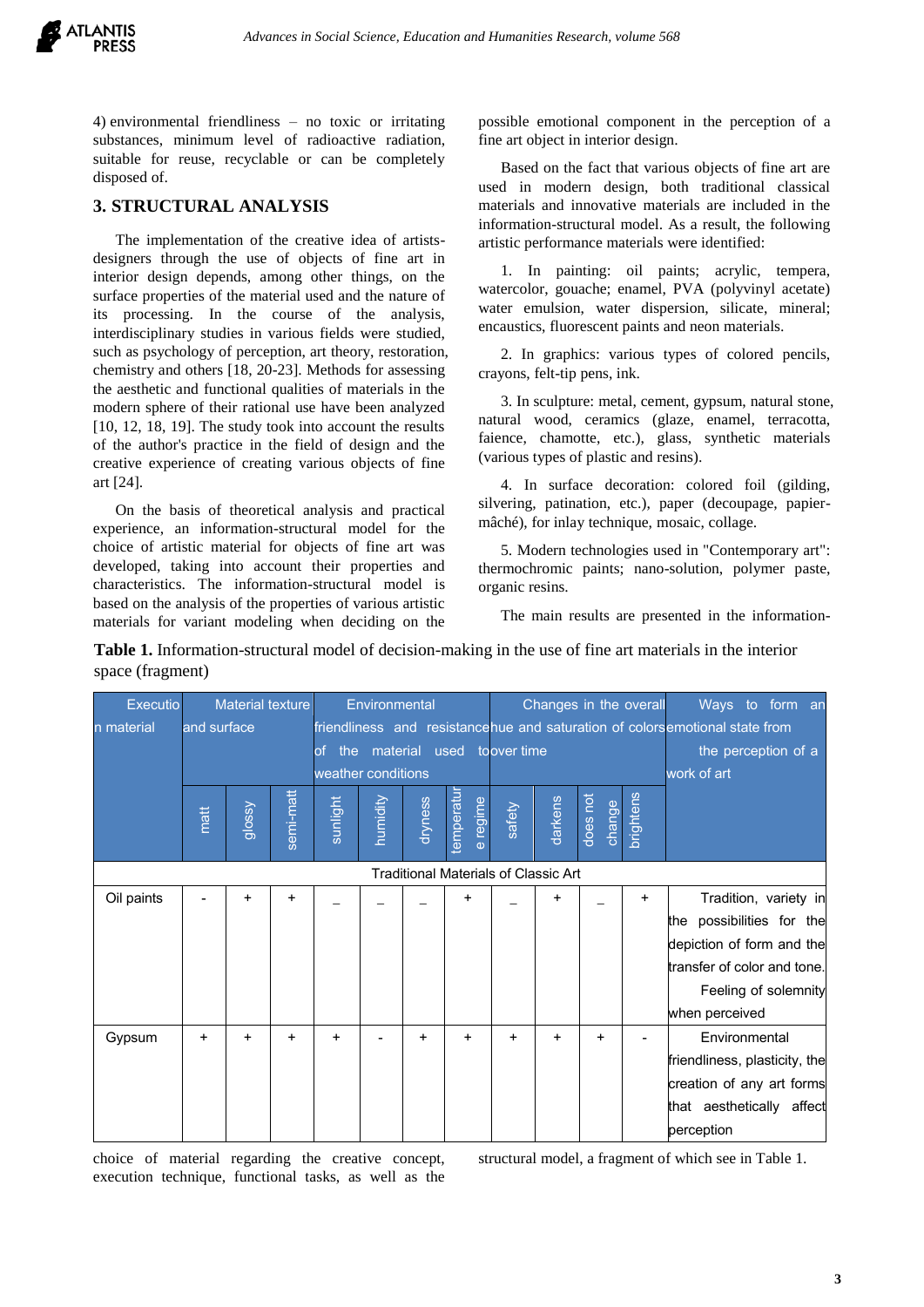|            |           |           |   |           |           |           | Table 1, cont                            |           |           |           |     |                            |
|------------|-----------|-----------|---|-----------|-----------|-----------|------------------------------------------|-----------|-----------|-----------|-----|----------------------------|
|            |           |           |   |           |           |           | Innovative Materials of Contemporary Art |           |           |           |     |                            |
| Organic    | $\ddot{}$ | $\ddot{}$ | + | $\ddot{}$ | $\ddot{}$ | $\ddot{}$ | $\ddot{}$                                | $\ddot{}$ |           | $\ddot{}$ |     | Ability<br>simulate<br>to  |
| resins     |           |           |   |           |           |           |                                          |           |           |           |     | materials<br>various<br>of |
|            |           |           |   |           |           |           |                                          |           |           |           |     | Unlimited<br>structures.   |
|            |           |           |   |           |           |           |                                          |           |           |           |     | creative experimentation   |
|            |           |           |   |           |           |           |                                          |           |           |           |     | and emotional impact       |
| Nano-      | $+$       | $\ddot{}$ | + | $\ddot{}$ | $\ddot{}$ | $\ddot{}$ | $\ddot{}$                                | $\ddot{}$ |           | $\ddot{}$ |     | Modeling<br>new            |
| solution   |           |           |   |           |           |           |                                          |           |           |           |     | complex forms that are     |
|            |           |           |   |           |           |           |                                          |           |           |           |     | impossible in traditional  |
|            |           |           |   |           |           |           |                                          |           |           |           |     | materials,<br>unlimited    |
|            |           |           |   |           |           |           |                                          |           |           |           |     | emotional impact           |
| Thermochro | $+$       | $\ddot{}$ | + | ÷         | $\ddot{}$ | $\ddot{}$ | +                                        | $\ddot{}$ | $\ddot{}$ | $\ddot{}$ | $+$ | Energy<br>saving           |
| mic paints |           |           |   |           |           |           |                                          |           |           |           |     | opportunities. Creation of |
|            |           |           |   |           |           |           |                                          |           |           |           |     | effects<br>various<br>and  |
|            |           |           |   |           |           |           |                                          |           |           |           |     | illusions that emotionally |
|            |           |           |   |           |           |           |                                          |           |           |           |     | affect perception          |
| Polymer    | $\ddot{}$ |           | + | ÷         | +         | $\ddot{}$ | $\ddot{}$                                |           |           | $\ddot{}$ | $+$ | Plasticity,<br>high        |
| paste      |           |           |   |           |           |           |                                          |           |           |           |     | strength, a large number   |
|            |           |           |   |           |           |           |                                          |           |           |           |     | of execution techniques    |
|            |           |           |   |           |           |           |                                          |           |           |           |     | in creating a variety of   |
|            |           |           |   |           |           |           |                                          |           |           |           |     | decorative<br>forms<br>for |
|            |           |           |   |           |           |           |                                          |           |           |           |     | different emotional impact |

On the basis of the developed and instrumental variant model, artistic compositions were introduced and implemented in interiors for various purposes (Fig. 2, a-e).



**Figure 2 (a-e)**. Realization of objects of fine art, which were developed and executed by the authors (artistdesigner – O. Pylypchuk, sculptor – A. Polubok  $[24]$ ), based on the research presented in the article.

*Key to* Figure 1 (a-e)*:*

(a) – wall relief made of plaster tinted with an acrylic-based composite material. The semi-matt shine of the coating does not destroy the relief shape, but

reveals it, at the same time producing a positive emotional effect in the complex compositional solution of this interior. Environmental friendliness and safety, durability of the materials used, practicality for a residential interior;

 $(c, d)$  – a sculptural composition made of epoxy resin with the addition of a colored pigment. The glossy shine of the material and the brightness of the color have a positive effect on the recipient in a complex solution of this interior. The manufacturability of modern material makes the sculpture durable for use in public interiors;

(e) – decorating pharmacy furniture using decoupage technique. The use of environmentally friendly materials does not contradict the hygienic standards of the premises and brings harmony to the overall composition, creating a positive mood among the visitors of the pharmacy;

(b, e) – compositional arrangement of a visual art object in the interior space. In addition to fulfilling the aesthetic utilitarian function of an artistic object, it is subordinated to the general complex spatial solution and the figurative idea of the entire interior.

Thus, the structural characteristics of the material used in the objects of fine art included in the interior space determine their aesthetic and functional qualities.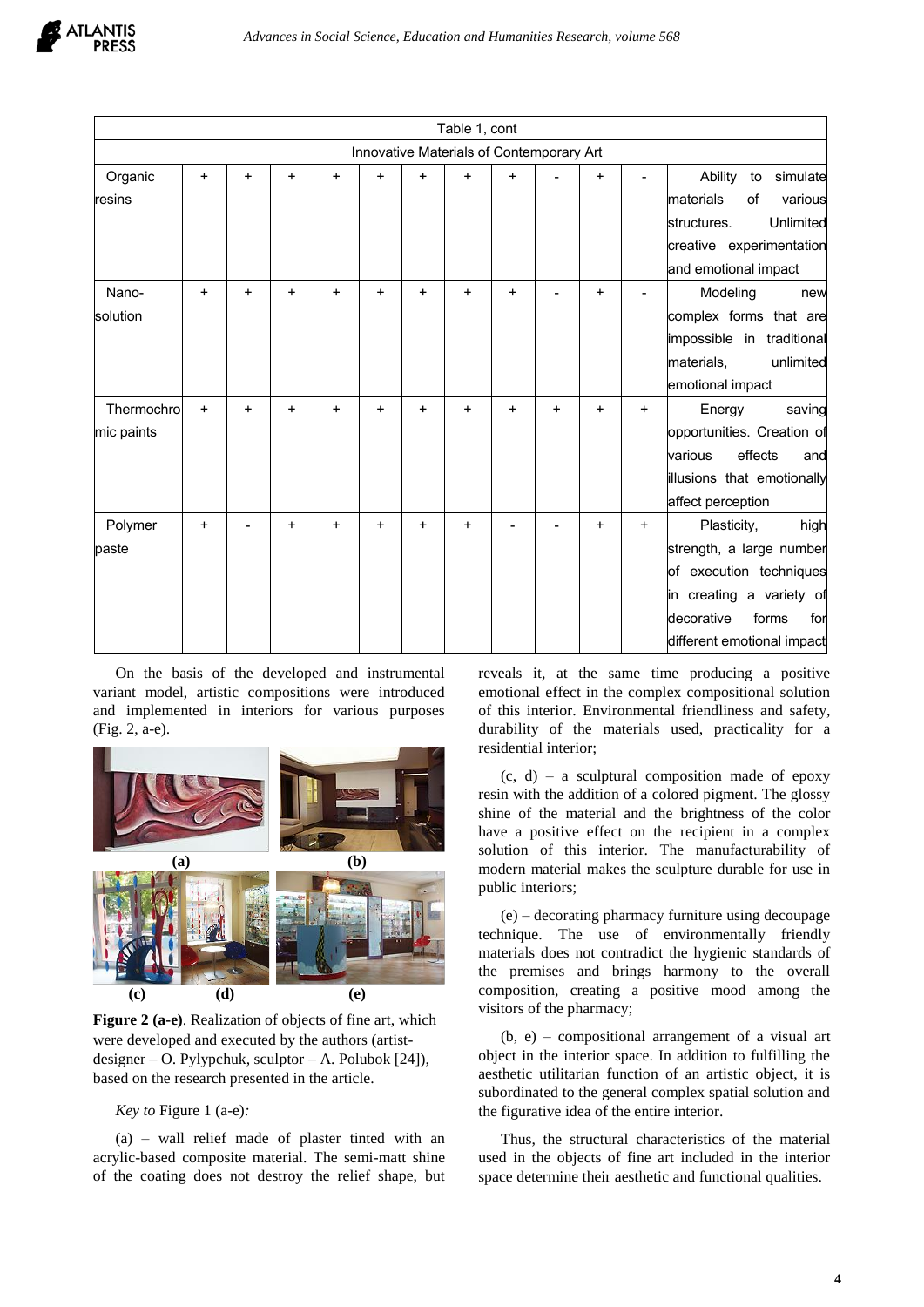

#### **4. DISCUSSION**

Modern interior design associates the use of contemporary art with solving the problem of creating an ecological internal environment, its aesthetics and functionality, where one of the main aggregate elements is the use of objects of fine art [3, 6-8]. New stylistic directions associated with the development of the latest technologies are relevant. A significant number of studies have been devoted to these issues [12, 28]. But, unfortunately, to date, systemic studies on the problem of creating an ecological interior with the desired aesthetic effect using artistic materials for a comfortable human environment are insufficiently developed. Accordingly, the innovative design approach proposed in the article is promising.

## **5. CONCLUSIONS**

Artistic material in fine art objects is able to indirectly participate in solving various problems of designing internal space and aesthetic perception of the environment around a person. It is also a factor in achieving artistic expressiveness, imagery when solving aesthetic, stylistic, and thematic tasks, setting the appropriate emotional load in accordance with the creative concept in interior design.

The developed and proposed information-structural model can serve as the basis for a conscious choice of artistic material for objects of fine art, taking into account their properties and characteristics to improve the aesthetic, emotional and functional qualities of interior design in accordance with modern needs and human living conditions.

#### **REFERENCES**

- [1] O. Pylypchuk, Determination of methods for improving the aesthetic of the environment with the help of visual art, Colloquium-j. 30(82) (2020) 4–6. DOI: https://doi.org/ 10.24412/2520-2480- 2020-3082-4-6
- [2] P. Jayathissa, M. Quintana, M. Abdelrahman, C. Miller, Humans – as – a – Sensor for Buildings – Intensive Longitudinal Indoor Comfort Models, Buildings 10(10):174 (2020) 2–22. DOI: https://doi.org/10.3390/buildings10100174
- [3] Q. Zhenfeng, Analysis of the integration of indoor ecological landscape design and interior decoration design, Advances in Engineering Research 173(2018) 364–369. DOI: https://doi.org/10.2991/wartia-18.2018.67
- [4] M. Nan, H-W. Chau, J. Zhou, M. Noguchi, Structuring the Environmental Experience Design Research Framework through Selected Aged Care Facility Data Analyses in Victoria, J. Sustainability

9(12) (2017) 173–193. DOI: https://doi.org/10.3390/su9122172

- [5] I.Z. Stojilović, S. Marković, Evaluation of Paintings, Psihologija by the Serbian Psych. Association 4(47) (2014) 415–432. DOI: https://doi.org/10.2298/PSI1404415S
- [6] L. Lankston, P. Cusack, C. Fremantle, C. Isles, Visual art in hospitals: case studies and review of the evidence, J. of the Royal Society of Medicine 103(12) (2010) 490–499. DOI: https://doi.org/10.1258/jrsm.2010.100256
- [7] Q. Wang, Analysis of Interior Space Design and Visual Artistic Effect, 1st International Conference on Education Art Management and Social Sciences (EAMSS 2018), pp. 362–366. DOI: https://doi.org/10.23977/eamss.2018.075
- [8] Building Standard WELL 2021, URL: https://www.wellcertified.com (date retrieved: 27.02.2021).
- [9] M.J.P. Van Zuijlen, S.C. Pont, M.W.A. Wijntjes, Painterly depiction of material properties, J. of Vision 20(7) (2020) 1–17. DOI: https://doi.org/10.1167/jov.20.7.7
- [10] C. Ishiguro, H. Takagish, Y. Sato, A. W. Seow, A. Takahashi, Y. Abe, T. Hayashi, H. Kakizaki, K. Uno, H. Okada, E. Kato, Effect of dialogical appreciation based on visual thinking strategies on art-viewing strategies, Psych. of Aesth. Creativity and the Arts 15(1) (2021) 51–59. DOI: https://doi.org/10.1037/aca0000258
- [11] O. Pilipchuk Y. Kolomiiets, Elaboration of main methods of using coloristics at creating the ecological interior space including artworcs, EUREKA: Art and Hum. 3(2019) 3–8. DOI: https://doi.org/10.21303/2504-5571.2019.00905
- [12] M.J.P. Van Zuijlen, S. C. Pont, M. W. A. Wijntjes, Painterly depiction of material properties, J. of Vision 20(7):7 (2020) 1–17. DOI: https://doi.org/10.1167/jov.20.7.7
- [13] B. Sayim, P. Cavanagh, The Art of Transparency, vol. 1, I-Perception, 2011, pp. 679–696. DOI: https://doi.org/10.1068/i0459aap
- [14] A.C. Chadwick, R.W. Kentridge, The perception of gloss, Vision Research, 109(PB) (2015) 221–235. DOI: https://doi.org/10.1016/j.visres.2014.10.026
- [15] C.B. Wiebel, M. Toscani and K.R. Gegenfurtner, Statistical correlates of perceived gloss in natural images, Vision Research 115(2015) 175–187. DOI: https://doi.org/10.1016/j.visres.2015.04.010